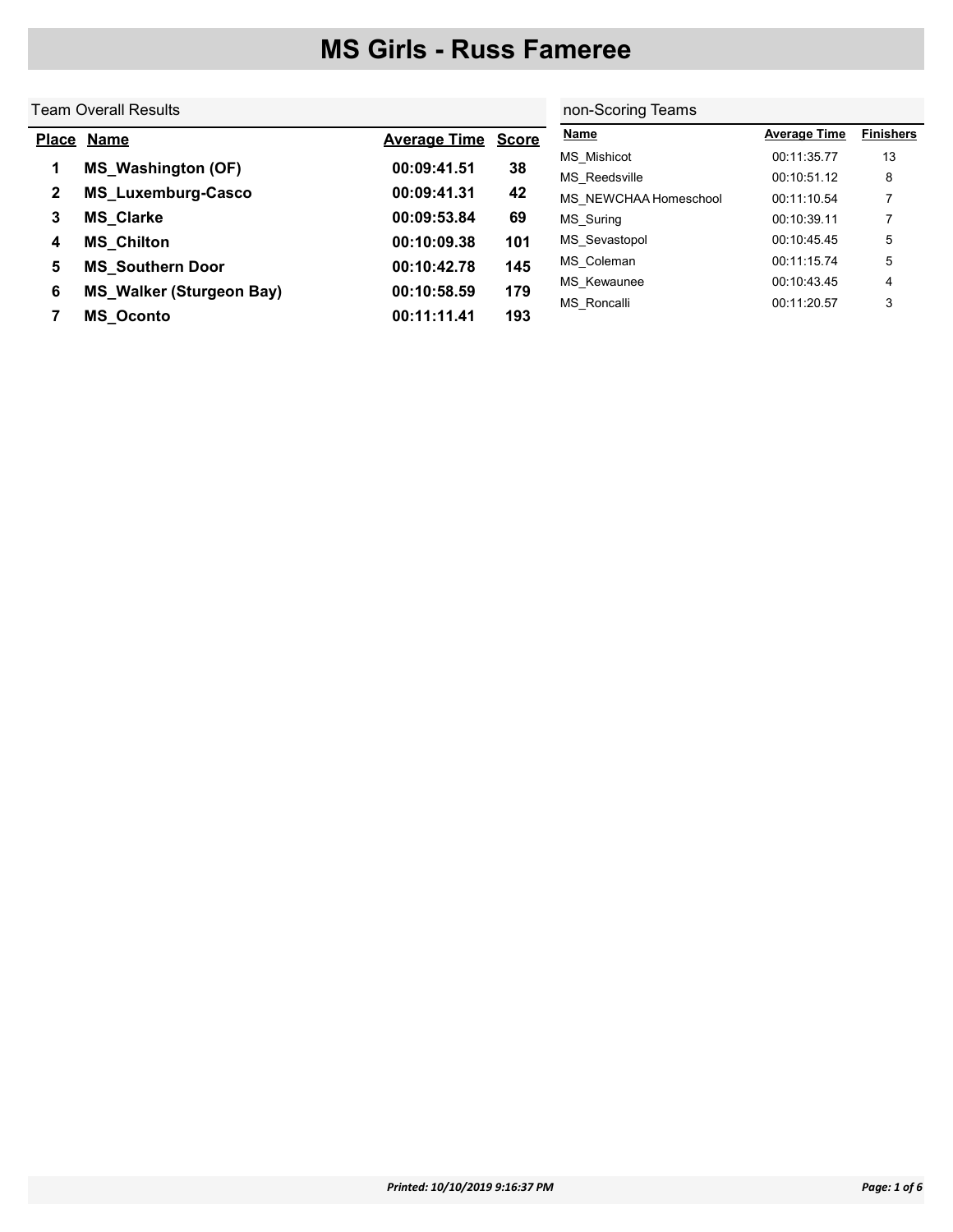#### Team Results

| <u>Place</u> | <b>Team Name</b>          |                         |      |                          |             | Average Time # of Finishers Team Score |              |
|--------------|---------------------------|-------------------------|------|--------------------------|-------------|----------------------------------------|--------------|
| 1            | <b>MS_Washington (OF)</b> |                         |      |                          | 00:09:41.51 | 12                                     | 38           |
|              | <b>Team Position</b>      | <b>Overall Position</b> | Bib# | Name                     |             | <b>Chip Time</b>                       | <b>Score</b> |
|              | 1                         | 5                       | 800  | <b>Brooke Hodkiewicz</b> |             | 00:09:22.15                            | 2            |
|              | 2                         | 10                      | 804  | Hannah Ludemann          |             | 00:09:38.74                            | 6            |
|              | 3                         | 11                      | 797  | <b>Hailey Delzer</b>     |             | 00:09:43.52                            | 7            |
|              | 4                         | 12                      | 796  | Amelia Danielczak        |             | 00:09:43.76                            | 8            |
|              | 5                         | 26                      | 803  | <b>Mackenzie Lotto</b>   |             | 00:09:59.38                            | 15           |
|              | 6                         | 32                      | 799  | Ava Hodkiewicz           |             | 00:10:06.52                            | (20)         |
|              | $\overline{7}$            | 33                      | 805  | Gracie Miller            |             | 00:10:07.55                            | (21)         |
|              | 8                         | 45                      | 806  | Madysen Przybylski       |             | 00:10:21.03                            | (26)         |
| $\mathbf{2}$ | <b>MS_Luxemburg-Casco</b> |                         |      |                          | 00:09:41.31 | 32                                     | 42           |
|              | <b>Team Position</b>      | <b>Overall Position</b> | Bib# | <b>Name</b>              |             | <b>Chip Time</b>                       | <b>Score</b> |
|              | 1                         | 6                       | 637  | Sophia Mleziva           |             | 00:09:22.38                            | 3            |
|              | 2                         | $\overline{7}$          | 646  | <b>Grace Seering</b>     |             | 00:09:23.53                            | 4            |
|              | 3                         | 17                      | 633  | <b>Kylie Kallies</b>     |             | 00:09:50.38                            | 10           |
|              | 4                         | 18                      | 648  | <b>Madyson Vanark</b>    |             | 00:09:51.84                            | 11           |
|              | 5                         | 25                      | 636  | Abi Mleziva              |             | 00:09:58.43                            | 14           |
|              | 6                         | 27                      | 643  | McKenna Rank             |             | 00:10:00.61                            | (16)         |
|              | 7                         | 39                      | 638  | Lydia Morozov            |             | 00:10:14.07                            | (24)         |
|              | 8                         | 46                      | 647  | <b>Emily Tassoul</b>     |             | 00:10:21.17                            | (27)         |
| 3            | <b>MS_Clarke</b>          |                         |      |                          | 00:09:53.84 | 22                                     | 69           |
|              | <b>Team Position</b>      | <b>Overall Position</b> | Bib# | <b>Name</b>              |             | <b>Chip Time</b>                       | <b>Score</b> |
|              | 1                         | 8                       | 983  | Sophia Soukup            |             | 00:09:25.96                            | 5            |
|              | 2                         | 16                      | 974  | <b>Kylie Kakes</b>       |             | 00:09:50.08                            | 9            |
|              | 3                         | 23                      | 984  | <b>Rylee Timm</b>        |             | 00:09:56.47                            | 13           |
|              | 4                         | 31                      | 989  | <b>Shaidyn White</b>     |             | 00:10:05.72                            | 19           |
|              | 5                         | 37                      | 971  | <b>Ashley Groothoff</b>  |             | 00:10:10.99                            | 23           |
|              | 6                         | 49                      | 986  | <b>Taylor Vogel</b>      |             | 00:10:22.36                            | (29)         |
|              | 7                         | 81                      | 969  | <b>Metadel Edwards</b>   |             | 00:11:11.61                            | (37)         |
|              | 8                         | 82                      | 982  | <b>Breleigh Schultz</b>  |             | 00:11:13.69                            | (38)         |
| 4            | <b>MS_Chilton</b>         |                         |      |                          | 00:10:09.38 | 11                                     | 101          |
|              | <b>Team Position</b>      | <b>Overall Position</b> | Bib# | <b>Name</b>              |             | <b>Chip Time</b>                       | <b>Score</b> |
|              | 1                         | 22                      | 381  | Zoey Povsha              |             | 00:09:56.35                            | 12           |
|              | 2                         | 28                      | 374  | <b>Emily Heller</b>      |             | 00:10:01.93                            | 17           |
|              | 3                         | 29                      | 383  | <b>Alydia Wietig</b>     |             | 00:10:04.18                            | 18           |
|              | 4                         | 34                      | 375  | <b>Adahlyn Hoerl</b>     |             | 00:10:08.35                            | 22           |
|              | 5                         | 58                      | 379  | <b>Morgan Mueller</b>    |             | 00:10:36.10                            | 32           |
|              | 6                         | 66                      | 376  | Peyton Hoerth            |             | 00:10:43.68                            | (34)         |
|              | $\overline{7}$            | 99                      | 380  | Sophia Pingel            |             | 00:11:38.87                            | (44)         |
|              | 8                         | 123                     | 377  | <b>Abby Meyer</b>        |             | 00:12:45.20                            | (50)         |
| 5            | <b>MS_Southern Door</b>   |                         |      |                          | 00:10:42.78 | 8                                      | 145          |
|              | <b>Team Position</b>      | <b>Overall Position</b> | Bib# | <b>Name</b>              |             | <b>Chip Time</b>                       | <b>Score</b> |
|              | 1                         | $\mathbf{2}$            | 309  | <b>Emma Bousley</b>      |             | 00:09:12.19                            | 1            |
|              | 2                         | 42                      | 313  | <b>Anna Massart</b>      |             | 00:10:16.95                            | 25           |
|              | 3                         | 52                      | 310  | Kelsey Johnson           |             | 00:10:31.58                            | 30           |
|              | 4                         | 91                      | 314  | <b>Samantha Massart</b>  |             | 00:11:29.43                            | 41           |
|              | 5                         | 114                     | 312  | Alexis Massart           |             | 00:12:03.76                            | 48           |
|              | 6                         | 120                     | 316  | Attyson Wilson           |             | 00:12:26.97                            | (49)         |
|              | 7                         | 134                     | 315  | Breanna Motquin          |             | 00:13:31.61                            | (52)         |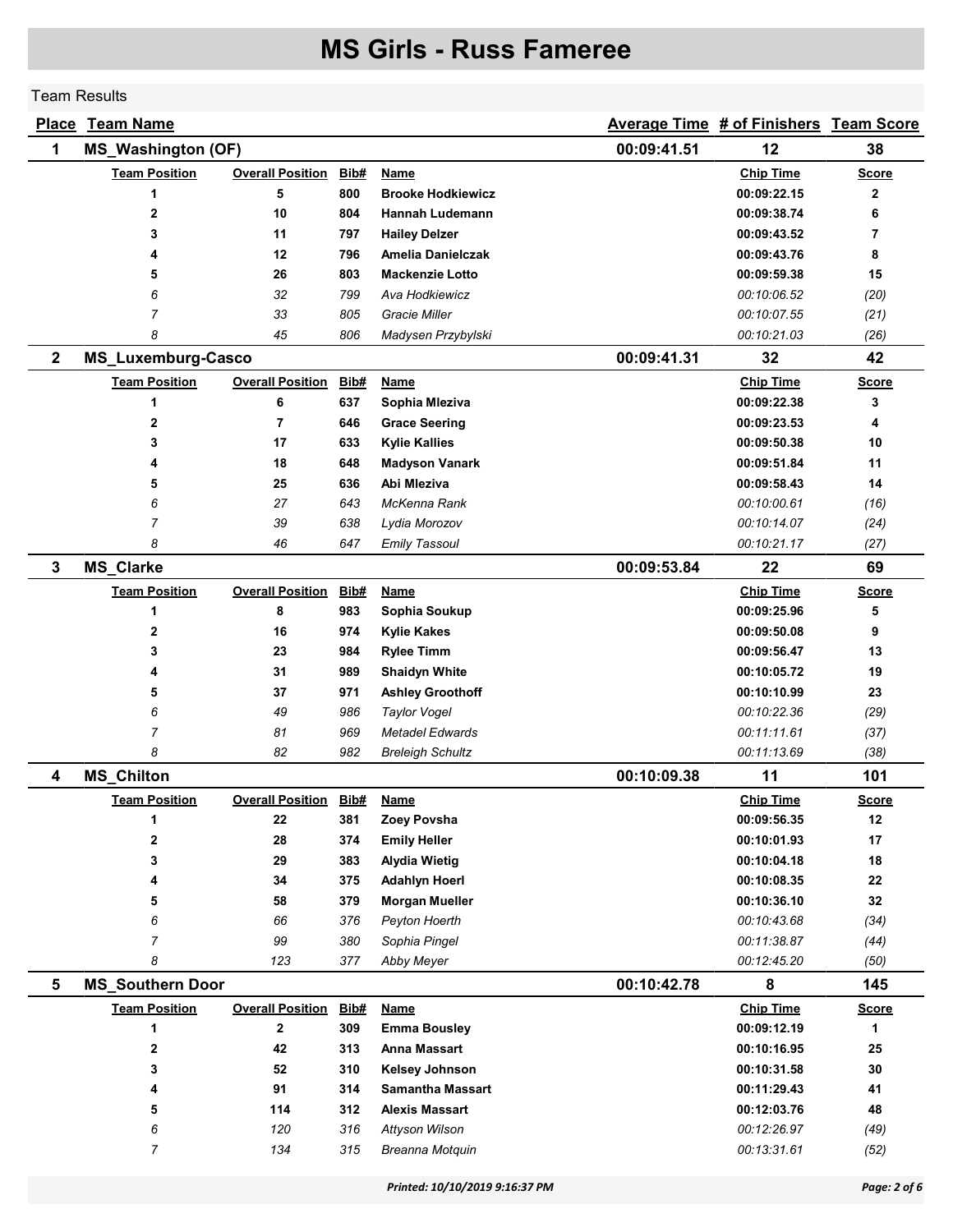|   | 8                               | 149                     | 311  | Chloe Kelley             |             | 00:15:11.76      | (54)         |
|---|---------------------------------|-------------------------|------|--------------------------|-------------|------------------|--------------|
| 6 | <b>MS_Walker (Sturgeon Bay)</b> |                         |      |                          | 00:10:58.59 | 6                | 179          |
|   | <b>Team Position</b>            | <b>Overall Position</b> | Bib# | <b>Name</b>              |             | <b>Chip Time</b> | <b>Score</b> |
|   |                                 | 47                      | 920  | <b>Claire Quaderder</b>  |             | 00:10:21.48      | 28           |
|   | 2                               | 56                      | 913  | <b>Julia Gregory</b>     |             | 00:10:33.61      | 31           |
|   | 3                               | 71                      | 915  | Mikayla LaLuzerne        |             | 00:10:55.53      | 35           |
|   | 4                               | 88                      | 919  | <b>Molly Price</b>       |             | 00:11:21.49      | 40           |
|   | 5                               | 102                     | 912  | Tanya Chanda             |             | 00:11:40.86      | 45           |
|   | 6                               | 140                     | 916  | Takoah Meyer             |             | 00:13:56.01      | (53)         |
|   |                                 |                         |      |                          |             |                  |              |
| 7 | <b>MS_Oconto</b>                |                         |      |                          | 00:11:11.41 | 11               | 193          |
|   | <b>Team Position</b>            | <b>Overall Position</b> | Bib# | <b>Name</b>              |             | <b>Chip Time</b> | <b>Score</b> |
|   |                                 | 61                      | 759  | <b>Madilyn Thomson</b>   |             | 00:10:37.16      | 33           |
|   | $\mathbf{2}$                    | 72                      | 752  | <b>Elizabeth Finger</b>  |             | 00:10:56.81      | 36           |
|   | 3                               | 87                      | 749  | <b>Mackenzie Bonitz</b>  |             | 00:11:19.85      | 39           |
|   | 4                               | 92                      | 758  | <b>Addison Stamsa</b>    |             | 00:11:29.67      | 42           |
|   | 5                               | 95                      | 751  | <b>Madeline Coshenet</b> |             | 00:11:33.58      | 43           |
|   | 6                               | 109                     | 756  | <b>Rylie Shallow</b>     |             | 00:11:51.76      | (46)         |
|   | 7                               | 110                     | 757  | Jenelle Sowle            |             | 00:11:51.86      | (47)         |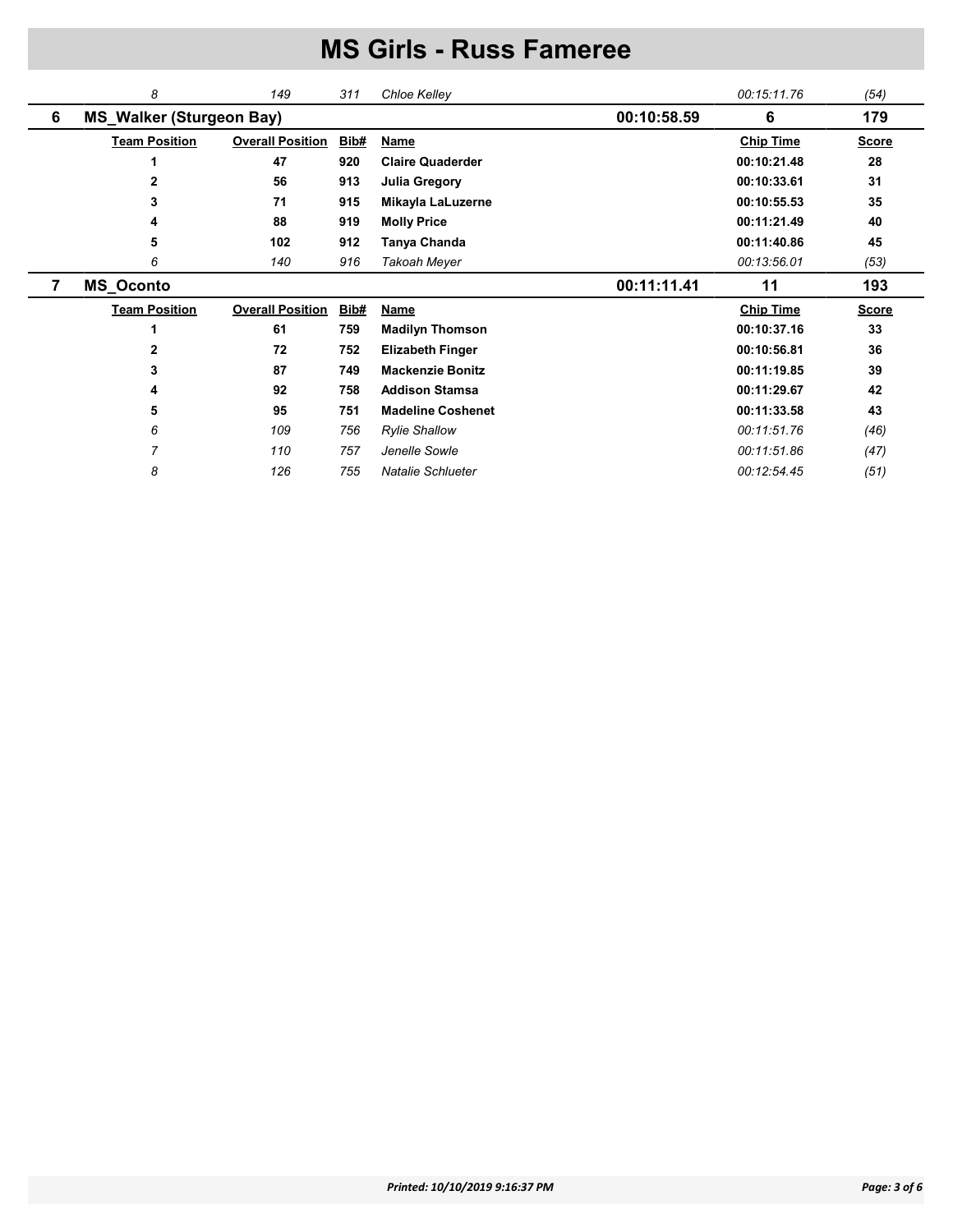#### Individual Overall Results

| 1<br>1<br>486<br>5th<br>Greta Martens<br>00:09:07.40 MS_NEWCHAA Homeschool<br>2<br>6th<br>1<br>309<br><b>Emma Bousley</b><br>00:09:12.19 MS_Southern Door<br>3<br>2<br>1547<br>Cora Stodola<br>8th<br>00:09:16.05 MS_Mishicot<br>3<br>850<br>7th<br>4<br>Ava Meulemans<br>00:09:20.51 MS_Reedsville<br>5<br>2<br>800<br><b>Brooke Hodkiewicz</b><br>7th<br>00:09:22.15 MS_Washington (OF)<br>6<br>3<br>637<br>8th<br>Sophia Mleziva<br>00:09:22.38 MS_Luxemburg-Casco<br>7<br>4<br>646<br>8th<br>00:09:23.53 MS_Luxemburg-Casco<br><b>Grace Seering</b><br>8<br>5<br>983<br>Sophia Soukup<br>6th<br>00:09:25.96 MS_Clarke<br>9<br>5<br>884<br>7th<br><b>Caitlyn Hasenjager</b><br>00:09:38.25 MS_Sevastopol<br>10<br>6<br>804<br>8th<br>Hannah Ludemann<br>00:09:38.74 MS Washington (OF)<br>11<br>7<br>797<br><b>Hailey Delzer</b><br>7th<br>00:09:43.52 MS_Washington (OF)<br>12<br>8<br>6th<br>796<br>Amelia Danielczak<br>00:09:43.76 MS_Washington (OF)<br>13<br>9<br>730<br>7th<br><b>Rylie Sosnosky</b><br>00:09:44.01 MS_Mishicot<br>14<br>10<br>733<br><b>McKenzie Wotachek</b><br>7th<br>00:09:46.15 MS_Mishicot<br>11<br>888<br>7th<br>15<br>Naomi Rikkola<br>00:09:48.69 MS_Sevastopol<br>16<br>9<br>8th<br>974<br><b>Kylie Kakes</b><br>00:09:50.08 MS_Clarke<br>10<br>633<br>7th<br>00:09:50.38 MS_Luxemburg-Casco<br>17<br>Kylie Kallies<br>18<br>11<br>648<br>7th<br><b>Madyson Vanark</b><br>00:09:51.84 MS_Luxemburg-Casco<br>19<br>12<br>484<br><b>Gabrielle Haller</b><br>7th<br>00:09:55.75 MS_NEWCHAA Homeschool<br>20<br>13<br>938<br><b>Birdee Cramer</b><br>8th<br>00:09:56.04 MS_Suring<br>21<br>14<br>852<br>6th<br>Megan Rezba<br>00:09:56.22 MS_Reedsville<br>22<br>12<br>381<br>Zoey Povsha<br>6th<br>00:09:56.35 MS_Chilton<br>23<br>13<br>984<br><b>Rylee Timm</b><br>6th<br>00:09:56.47 MS_Clarke<br>24<br>0<br>529<br>8th<br>Hannah Morton<br>00:09:57.93 MS_Kewaunee<br>25<br>636<br>6th<br>14<br>Abi Mleziva<br>00:09:58.43 MS_Luxemburg-Casco<br>26<br>15<br>803<br><b>Mackenzie Lotto</b><br>6th<br>00:09:59.38 MS_Washington (OF) |  |
|--------------------------------------------------------------------------------------------------------------------------------------------------------------------------------------------------------------------------------------------------------------------------------------------------------------------------------------------------------------------------------------------------------------------------------------------------------------------------------------------------------------------------------------------------------------------------------------------------------------------------------------------------------------------------------------------------------------------------------------------------------------------------------------------------------------------------------------------------------------------------------------------------------------------------------------------------------------------------------------------------------------------------------------------------------------------------------------------------------------------------------------------------------------------------------------------------------------------------------------------------------------------------------------------------------------------------------------------------------------------------------------------------------------------------------------------------------------------------------------------------------------------------------------------------------------------------------------------------------------------------------------------------------------------------------------------------------------------------------------------------------------------------------------------------------------------------------------------------------------------------------------------------------------------------------------------------------------------------------------------------------------------------------------------------------------------------|--|
|                                                                                                                                                                                                                                                                                                                                                                                                                                                                                                                                                                                                                                                                                                                                                                                                                                                                                                                                                                                                                                                                                                                                                                                                                                                                                                                                                                                                                                                                                                                                                                                                                                                                                                                                                                                                                                                                                                                                                                                                                                                                          |  |
|                                                                                                                                                                                                                                                                                                                                                                                                                                                                                                                                                                                                                                                                                                                                                                                                                                                                                                                                                                                                                                                                                                                                                                                                                                                                                                                                                                                                                                                                                                                                                                                                                                                                                                                                                                                                                                                                                                                                                                                                                                                                          |  |
|                                                                                                                                                                                                                                                                                                                                                                                                                                                                                                                                                                                                                                                                                                                                                                                                                                                                                                                                                                                                                                                                                                                                                                                                                                                                                                                                                                                                                                                                                                                                                                                                                                                                                                                                                                                                                                                                                                                                                                                                                                                                          |  |
|                                                                                                                                                                                                                                                                                                                                                                                                                                                                                                                                                                                                                                                                                                                                                                                                                                                                                                                                                                                                                                                                                                                                                                                                                                                                                                                                                                                                                                                                                                                                                                                                                                                                                                                                                                                                                                                                                                                                                                                                                                                                          |  |
|                                                                                                                                                                                                                                                                                                                                                                                                                                                                                                                                                                                                                                                                                                                                                                                                                                                                                                                                                                                                                                                                                                                                                                                                                                                                                                                                                                                                                                                                                                                                                                                                                                                                                                                                                                                                                                                                                                                                                                                                                                                                          |  |
|                                                                                                                                                                                                                                                                                                                                                                                                                                                                                                                                                                                                                                                                                                                                                                                                                                                                                                                                                                                                                                                                                                                                                                                                                                                                                                                                                                                                                                                                                                                                                                                                                                                                                                                                                                                                                                                                                                                                                                                                                                                                          |  |
|                                                                                                                                                                                                                                                                                                                                                                                                                                                                                                                                                                                                                                                                                                                                                                                                                                                                                                                                                                                                                                                                                                                                                                                                                                                                                                                                                                                                                                                                                                                                                                                                                                                                                                                                                                                                                                                                                                                                                                                                                                                                          |  |
|                                                                                                                                                                                                                                                                                                                                                                                                                                                                                                                                                                                                                                                                                                                                                                                                                                                                                                                                                                                                                                                                                                                                                                                                                                                                                                                                                                                                                                                                                                                                                                                                                                                                                                                                                                                                                                                                                                                                                                                                                                                                          |  |
|                                                                                                                                                                                                                                                                                                                                                                                                                                                                                                                                                                                                                                                                                                                                                                                                                                                                                                                                                                                                                                                                                                                                                                                                                                                                                                                                                                                                                                                                                                                                                                                                                                                                                                                                                                                                                                                                                                                                                                                                                                                                          |  |
|                                                                                                                                                                                                                                                                                                                                                                                                                                                                                                                                                                                                                                                                                                                                                                                                                                                                                                                                                                                                                                                                                                                                                                                                                                                                                                                                                                                                                                                                                                                                                                                                                                                                                                                                                                                                                                                                                                                                                                                                                                                                          |  |
|                                                                                                                                                                                                                                                                                                                                                                                                                                                                                                                                                                                                                                                                                                                                                                                                                                                                                                                                                                                                                                                                                                                                                                                                                                                                                                                                                                                                                                                                                                                                                                                                                                                                                                                                                                                                                                                                                                                                                                                                                                                                          |  |
|                                                                                                                                                                                                                                                                                                                                                                                                                                                                                                                                                                                                                                                                                                                                                                                                                                                                                                                                                                                                                                                                                                                                                                                                                                                                                                                                                                                                                                                                                                                                                                                                                                                                                                                                                                                                                                                                                                                                                                                                                                                                          |  |
|                                                                                                                                                                                                                                                                                                                                                                                                                                                                                                                                                                                                                                                                                                                                                                                                                                                                                                                                                                                                                                                                                                                                                                                                                                                                                                                                                                                                                                                                                                                                                                                                                                                                                                                                                                                                                                                                                                                                                                                                                                                                          |  |
|                                                                                                                                                                                                                                                                                                                                                                                                                                                                                                                                                                                                                                                                                                                                                                                                                                                                                                                                                                                                                                                                                                                                                                                                                                                                                                                                                                                                                                                                                                                                                                                                                                                                                                                                                                                                                                                                                                                                                                                                                                                                          |  |
|                                                                                                                                                                                                                                                                                                                                                                                                                                                                                                                                                                                                                                                                                                                                                                                                                                                                                                                                                                                                                                                                                                                                                                                                                                                                                                                                                                                                                                                                                                                                                                                                                                                                                                                                                                                                                                                                                                                                                                                                                                                                          |  |
|                                                                                                                                                                                                                                                                                                                                                                                                                                                                                                                                                                                                                                                                                                                                                                                                                                                                                                                                                                                                                                                                                                                                                                                                                                                                                                                                                                                                                                                                                                                                                                                                                                                                                                                                                                                                                                                                                                                                                                                                                                                                          |  |
|                                                                                                                                                                                                                                                                                                                                                                                                                                                                                                                                                                                                                                                                                                                                                                                                                                                                                                                                                                                                                                                                                                                                                                                                                                                                                                                                                                                                                                                                                                                                                                                                                                                                                                                                                                                                                                                                                                                                                                                                                                                                          |  |
|                                                                                                                                                                                                                                                                                                                                                                                                                                                                                                                                                                                                                                                                                                                                                                                                                                                                                                                                                                                                                                                                                                                                                                                                                                                                                                                                                                                                                                                                                                                                                                                                                                                                                                                                                                                                                                                                                                                                                                                                                                                                          |  |
|                                                                                                                                                                                                                                                                                                                                                                                                                                                                                                                                                                                                                                                                                                                                                                                                                                                                                                                                                                                                                                                                                                                                                                                                                                                                                                                                                                                                                                                                                                                                                                                                                                                                                                                                                                                                                                                                                                                                                                                                                                                                          |  |
|                                                                                                                                                                                                                                                                                                                                                                                                                                                                                                                                                                                                                                                                                                                                                                                                                                                                                                                                                                                                                                                                                                                                                                                                                                                                                                                                                                                                                                                                                                                                                                                                                                                                                                                                                                                                                                                                                                                                                                                                                                                                          |  |
|                                                                                                                                                                                                                                                                                                                                                                                                                                                                                                                                                                                                                                                                                                                                                                                                                                                                                                                                                                                                                                                                                                                                                                                                                                                                                                                                                                                                                                                                                                                                                                                                                                                                                                                                                                                                                                                                                                                                                                                                                                                                          |  |
|                                                                                                                                                                                                                                                                                                                                                                                                                                                                                                                                                                                                                                                                                                                                                                                                                                                                                                                                                                                                                                                                                                                                                                                                                                                                                                                                                                                                                                                                                                                                                                                                                                                                                                                                                                                                                                                                                                                                                                                                                                                                          |  |
|                                                                                                                                                                                                                                                                                                                                                                                                                                                                                                                                                                                                                                                                                                                                                                                                                                                                                                                                                                                                                                                                                                                                                                                                                                                                                                                                                                                                                                                                                                                                                                                                                                                                                                                                                                                                                                                                                                                                                                                                                                                                          |  |
|                                                                                                                                                                                                                                                                                                                                                                                                                                                                                                                                                                                                                                                                                                                                                                                                                                                                                                                                                                                                                                                                                                                                                                                                                                                                                                                                                                                                                                                                                                                                                                                                                                                                                                                                                                                                                                                                                                                                                                                                                                                                          |  |
|                                                                                                                                                                                                                                                                                                                                                                                                                                                                                                                                                                                                                                                                                                                                                                                                                                                                                                                                                                                                                                                                                                                                                                                                                                                                                                                                                                                                                                                                                                                                                                                                                                                                                                                                                                                                                                                                                                                                                                                                                                                                          |  |
|                                                                                                                                                                                                                                                                                                                                                                                                                                                                                                                                                                                                                                                                                                                                                                                                                                                                                                                                                                                                                                                                                                                                                                                                                                                                                                                                                                                                                                                                                                                                                                                                                                                                                                                                                                                                                                                                                                                                                                                                                                                                          |  |
| 27<br>(16)<br>643<br>7th<br>McKenna Rank<br>00:10:00.61 MS_Luxemburg-Casco                                                                                                                                                                                                                                                                                                                                                                                                                                                                                                                                                                                                                                                                                                                                                                                                                                                                                                                                                                                                                                                                                                                                                                                                                                                                                                                                                                                                                                                                                                                                                                                                                                                                                                                                                                                                                                                                                                                                                                                               |  |
| 28<br>17<br>374<br>7th<br><b>Emily Heller</b><br>00:10:01.93 MS_Chilton                                                                                                                                                                                                                                                                                                                                                                                                                                                                                                                                                                                                                                                                                                                                                                                                                                                                                                                                                                                                                                                                                                                                                                                                                                                                                                                                                                                                                                                                                                                                                                                                                                                                                                                                                                                                                                                                                                                                                                                                  |  |
| 29<br>18<br>383<br>8th<br><b>Alydia Wietig</b><br>00:10:04.18 MS_Chilton                                                                                                                                                                                                                                                                                                                                                                                                                                                                                                                                                                                                                                                                                                                                                                                                                                                                                                                                                                                                                                                                                                                                                                                                                                                                                                                                                                                                                                                                                                                                                                                                                                                                                                                                                                                                                                                                                                                                                                                                 |  |
| 0<br>30<br>528<br>Allie Kinjerski<br>8th<br>00:10:05.25 MS_Kewaunee                                                                                                                                                                                                                                                                                                                                                                                                                                                                                                                                                                                                                                                                                                                                                                                                                                                                                                                                                                                                                                                                                                                                                                                                                                                                                                                                                                                                                                                                                                                                                                                                                                                                                                                                                                                                                                                                                                                                                                                                      |  |
| 31<br>19<br>989<br>8th<br>00:10:05.72 MS_Clarke<br><b>Shaidyn White</b>                                                                                                                                                                                                                                                                                                                                                                                                                                                                                                                                                                                                                                                                                                                                                                                                                                                                                                                                                                                                                                                                                                                                                                                                                                                                                                                                                                                                                                                                                                                                                                                                                                                                                                                                                                                                                                                                                                                                                                                                  |  |
| 32<br>(20)<br>799<br>Ava Hodkiewicz<br>7th<br>00:10:06.52 MS_Washington (OF)                                                                                                                                                                                                                                                                                                                                                                                                                                                                                                                                                                                                                                                                                                                                                                                                                                                                                                                                                                                                                                                                                                                                                                                                                                                                                                                                                                                                                                                                                                                                                                                                                                                                                                                                                                                                                                                                                                                                                                                             |  |
| 33<br>(21)<br>6th<br>805<br>Gracie Miller<br>00:10:07.55 MS_Washington (OF)                                                                                                                                                                                                                                                                                                                                                                                                                                                                                                                                                                                                                                                                                                                                                                                                                                                                                                                                                                                                                                                                                                                                                                                                                                                                                                                                                                                                                                                                                                                                                                                                                                                                                                                                                                                                                                                                                                                                                                                              |  |
| 34<br>22<br>375<br><b>Adahlyn Hoerl</b><br>7th<br>00:10:08.35 MS_Chilton                                                                                                                                                                                                                                                                                                                                                                                                                                                                                                                                                                                                                                                                                                                                                                                                                                                                                                                                                                                                                                                                                                                                                                                                                                                                                                                                                                                                                                                                                                                                                                                                                                                                                                                                                                                                                                                                                                                                                                                                 |  |
| 35<br>18<br>Jazlin Ewald<br>6th<br>724<br>00:10:09.02 MS_Mishicot                                                                                                                                                                                                                                                                                                                                                                                                                                                                                                                                                                                                                                                                                                                                                                                                                                                                                                                                                                                                                                                                                                                                                                                                                                                                                                                                                                                                                                                                                                                                                                                                                                                                                                                                                                                                                                                                                                                                                                                                        |  |
| 19<br>36<br>846<br>Kayla Bubolz<br>7th<br>00:10:10.20 MS_Reedsville                                                                                                                                                                                                                                                                                                                                                                                                                                                                                                                                                                                                                                                                                                                                                                                                                                                                                                                                                                                                                                                                                                                                                                                                                                                                                                                                                                                                                                                                                                                                                                                                                                                                                                                                                                                                                                                                                                                                                                                                      |  |
| 23<br>37<br>971<br><b>Ashley Groothoff</b><br>6th<br>00:10:10.99 MS_Clarke                                                                                                                                                                                                                                                                                                                                                                                                                                                                                                                                                                                                                                                                                                                                                                                                                                                                                                                                                                                                                                                                                                                                                                                                                                                                                                                                                                                                                                                                                                                                                                                                                                                                                                                                                                                                                                                                                                                                                                                               |  |
| 20<br>38<br>851<br><b>Grace Rezba</b><br>8th<br>00:10:12.27 MS_Reedsville                                                                                                                                                                                                                                                                                                                                                                                                                                                                                                                                                                                                                                                                                                                                                                                                                                                                                                                                                                                                                                                                                                                                                                                                                                                                                                                                                                                                                                                                                                                                                                                                                                                                                                                                                                                                                                                                                                                                                                                                |  |
| 39<br>8th<br>00:10:14.07 MS_Luxemburg-Casco<br>(24)<br>638<br>Lydia Morozov                                                                                                                                                                                                                                                                                                                                                                                                                                                                                                                                                                                                                                                                                                                                                                                                                                                                                                                                                                                                                                                                                                                                                                                                                                                                                                                                                                                                                                                                                                                                                                                                                                                                                                                                                                                                                                                                                                                                                                                              |  |
| 40<br>21<br>941<br><b>Ginger Gerndt</b><br>6th<br>00:10:14.58 MS_Suring                                                                                                                                                                                                                                                                                                                                                                                                                                                                                                                                                                                                                                                                                                                                                                                                                                                                                                                                                                                                                                                                                                                                                                                                                                                                                                                                                                                                                                                                                                                                                                                                                                                                                                                                                                                                                                                                                                                                                                                                  |  |
| 22<br>483<br>41<br><b>Camille Haller</b><br>5th<br>00:10:14.86 MS_NEWCHAA Homeschool                                                                                                                                                                                                                                                                                                                                                                                                                                                                                                                                                                                                                                                                                                                                                                                                                                                                                                                                                                                                                                                                                                                                                                                                                                                                                                                                                                                                                                                                                                                                                                                                                                                                                                                                                                                                                                                                                                                                                                                     |  |
| 42<br>25<br>313<br>6th<br>Anna Massart<br>00:10:16.95 MS_Southern Door                                                                                                                                                                                                                                                                                                                                                                                                                                                                                                                                                                                                                                                                                                                                                                                                                                                                                                                                                                                                                                                                                                                                                                                                                                                                                                                                                                                                                                                                                                                                                                                                                                                                                                                                                                                                                                                                                                                                                                                                   |  |
| 43<br>0<br>659<br>7th<br>Joslyn Lara<br>00:10:17.63 MS_Roncalli                                                                                                                                                                                                                                                                                                                                                                                                                                                                                                                                                                                                                                                                                                                                                                                                                                                                                                                                                                                                                                                                                                                                                                                                                                                                                                                                                                                                                                                                                                                                                                                                                                                                                                                                                                                                                                                                                                                                                                                                          |  |
| 44<br>23<br>939<br><b>Bunny Cramer</b><br>7th<br>00:10:18.36 MS_Suring                                                                                                                                                                                                                                                                                                                                                                                                                                                                                                                                                                                                                                                                                                                                                                                                                                                                                                                                                                                                                                                                                                                                                                                                                                                                                                                                                                                                                                                                                                                                                                                                                                                                                                                                                                                                                                                                                                                                                                                                   |  |
| 45<br>(26)<br>806<br>Madysen Przybylski<br>8th<br>00:10:21.03 MS Washington (OF)                                                                                                                                                                                                                                                                                                                                                                                                                                                                                                                                                                                                                                                                                                                                                                                                                                                                                                                                                                                                                                                                                                                                                                                                                                                                                                                                                                                                                                                                                                                                                                                                                                                                                                                                                                                                                                                                                                                                                                                         |  |
| 46<br>(27)<br>647<br><b>Emily Tassoul</b><br>6th<br>00:10:21.17 MS_Luxemburg-Casco                                                                                                                                                                                                                                                                                                                                                                                                                                                                                                                                                                                                                                                                                                                                                                                                                                                                                                                                                                                                                                                                                                                                                                                                                                                                                                                                                                                                                                                                                                                                                                                                                                                                                                                                                                                                                                                                                                                                                                                       |  |
| 47<br>28<br>920<br><b>Claire Quaderder</b><br>6th<br>00:10:21.48 MS_Walker (Sturgeon Bay)                                                                                                                                                                                                                                                                                                                                                                                                                                                                                                                                                                                                                                                                                                                                                                                                                                                                                                                                                                                                                                                                                                                                                                                                                                                                                                                                                                                                                                                                                                                                                                                                                                                                                                                                                                                                                                                                                                                                                                                |  |
| 48<br>0<br>802<br>6th<br>00:10:21.65 MS_Washington (OF)<br>Addy Leja                                                                                                                                                                                                                                                                                                                                                                                                                                                                                                                                                                                                                                                                                                                                                                                                                                                                                                                                                                                                                                                                                                                                                                                                                                                                                                                                                                                                                                                                                                                                                                                                                                                                                                                                                                                                                                                                                                                                                                                                     |  |
| 49<br>(29)<br>5th<br>986<br><b>Taylor Vogel</b><br>00:10:22.36 MS_Clarke                                                                                                                                                                                                                                                                                                                                                                                                                                                                                                                                                                                                                                                                                                                                                                                                                                                                                                                                                                                                                                                                                                                                                                                                                                                                                                                                                                                                                                                                                                                                                                                                                                                                                                                                                                                                                                                                                                                                                                                                 |  |
| 0<br>801<br><b>Brynn Hodkiewicz</b><br>8th<br>00:10:23.88 MS_Washington (OF)<br>50                                                                                                                                                                                                                                                                                                                                                                                                                                                                                                                                                                                                                                                                                                                                                                                                                                                                                                                                                                                                                                                                                                                                                                                                                                                                                                                                                                                                                                                                                                                                                                                                                                                                                                                                                                                                                                                                                                                                                                                       |  |
| 51<br>25<br>8th<br>00:10:28.44 MS_Suring<br>940<br>Georgia Gerndt                                                                                                                                                                                                                                                                                                                                                                                                                                                                                                                                                                                                                                                                                                                                                                                                                                                                                                                                                                                                                                                                                                                                                                                                                                                                                                                                                                                                                                                                                                                                                                                                                                                                                                                                                                                                                                                                                                                                                                                                        |  |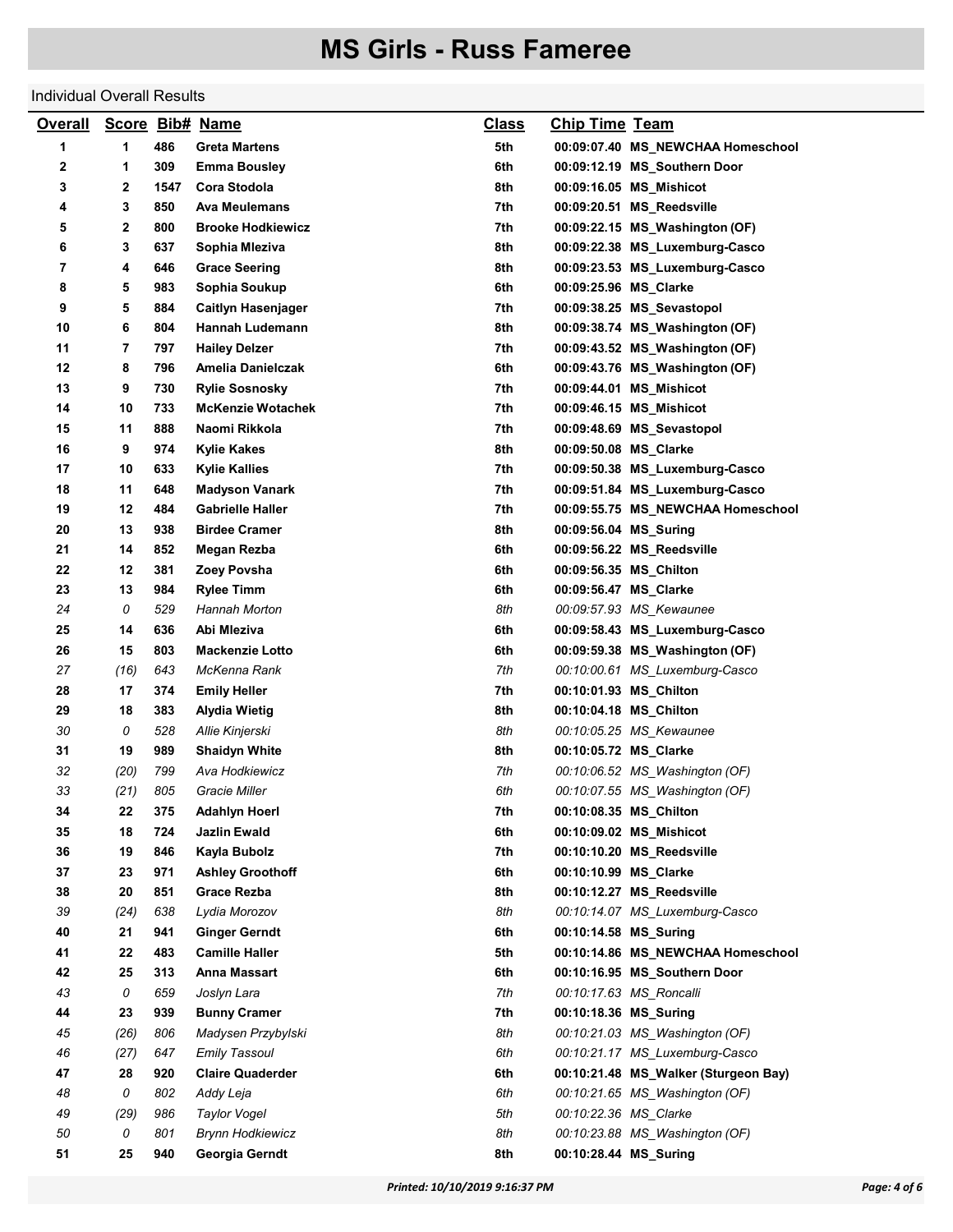| 52  | 30   | 310  | <b>Kelsey Johnson</b>    | 7th |                        | 00:10:31.58 MS_Southern Door         |
|-----|------|------|--------------------------|-----|------------------------|--------------------------------------|
| 53  | 0    | 807  | Abigail Roskom           | 8th |                        | 00:10:31.86 MS_Washington (OF)       |
| 54  | 0    | 649  | Ella Vandervest          | 7th |                        | 00:10:32.06 MS Luxemburg-Casco       |
| 55  | 26   | 849  | Olivia Maslow            | 8th |                        | 00:10:32.76 MS_Reedsville            |
| 56  | 31   | 913  | Julia Gregory            | 8th |                        | 00:10:33.61 MS_Walker (Sturgeon Bay) |
| 57  | 0    | 651  | Gabrielle Weck           | 8th |                        | 00:10:35.49 MS_Luxemburg-Casco       |
| 58  | 32   | 379  | <b>Morgan Mueller</b>    | 5th |                        | 00:10:36.10 MS_Chilton               |
| 59  | 0    | 644  | Morgan Rank              | 6th |                        | 00:10:36.89 MS_Luxemburg-Casco       |
| 60  | 0    | 642  | Elizabeth Rank           | 8th |                        | 00:10:37.05 MS_Luxemburg-Casco       |
| 61  | 33   | 759  | <b>Madilyn Thomson</b>   | Κ   |                        | 00:10:37.16 MS_Oconto                |
| 62  | 27   | 408  | Norah Kinzinger          | 7th |                        | 00:10:39.13 MS_Coleman               |
| 63  | 28   | 410  | Ella VanErmen            | 6th |                        | 00:10:39.75 MS_Coleman               |
| 64  | 29   | 942  | Allyson Seibert          | 6th | 00:10:40.95 MS_Suring  |                                      |
| 65  | 30   | 725  | <b>Claire Hoffman</b>    | 7th |                        | 00:10:41.62 MS_Mishicot              |
| 66  | (34) | 376  | Peyton Hoerth            | 7th | 00:10:43.68 MS_Chilton |                                      |
| 67  | 31   | 487  | <b>Lindsey Matthys</b>   | 7th |                        | 00:10:47.22 MS_NEWCHAA Homeschool    |
| 68  | 0    | 632  | Kacie Jorgensen          | 7th |                        | 00:10:48.25 MS_Luxemburg-Casco       |
| 69  | 0    | 641  | Lexi Polster             | 7th |                        | 00:10:49.11 MS Luxemburg-Casco       |
| 70  | 32   | 886  | Jolene Luetdke           | 8th |                        | 00:10:52.97 MS_Sevastopol            |
| 71  | 35   | 915  | Mikayla LaLuzerne        | 8th |                        | 00:10:55.53 MS Walker (Sturgeon Bay) |
| 72  | 36   | 752  | <b>Elizabeth Finger</b>  | Κ   |                        | 00:10:56.81 MS_Oconto                |
| 73  | 0    | 530  | Abby Ostermeier          | 8th |                        | 00:10:57.97 MS_Kewaunee              |
| 74  | 33   | 883  | <b>Victoria Fiscus</b>   | 6th |                        | 00:11:00.09 MS_Sevastopol            |
| 75  | 0    | 627  | Addisen DuBois           | 6th |                        | 00:11:00.27 MS_Luxemburg-Casco       |
| 76  | 0    | 625  | Emma Delebreau           | 8th |                        | 00:11:04.19 MS_Luxemburg-Casco       |
| 77  | 34   | 409  | <b>Maddy Seefeldt</b>    | 7th |                        | 00:11:07.63 MS_Coleman               |
| 78  | 0    | 631  | Luciana Herlache         | 7th |                        | 00:11:09.36 MS_Luxemburg-Casco       |
| 79  | 0    | 639  | Evelyn Peot              | 8th |                        | 00:11:09.75 MS_Luxemburg-Casco       |
| 80  | 35   | 488  | Anna Schactner           | 6th |                        | 00:11:10.97 MS_NEWCHAA Homeschool    |
| 81  | (37) | 969  | Metadel Edwards          | 8th | 00:11:11.61 MS_Clarke  |                                      |
| 82  | (38) | 982  | <b>Breleigh Schultz</b>  | 8th | 00:11:13.69 MS_Clarke  |                                      |
| 83  | 0    | 979  | <b>Ashley Miller</b>     | 6th | 00:11:14.05 MS_Clarke  |                                      |
| 84  | (36) | 728  | Ava Oakley               | 7th |                        | 00:11:16.99 MS_Mishicot              |
| 85  | (37) | 944  | <b>Morgan Suring</b>     | 6th | 00:11:17.37 MS_Suring  |                                      |
| 86  | 0    | 658  | <b>Mallory Krajnek</b>   | 6th |                        | 00:11:18.67 MS_Roncalli              |
| 87  | 39   | 749  | <b>Mackenzie Bonitz</b>  | Κ   |                        | 00:11:19.85 MS_Oconto                |
| 88  | 40   | 919  | <b>Molly Price</b>       | 8th |                        | 00:11:21.49 MS_Walker (Sturgeon Bay) |
| 89  | 0    | 987  | Natalie Weier            | 6th | 00:11:25.11 MS_Clarke  |                                      |
| 90  | (38) | 729  | Emma Schmidt             | 7th |                        | 00:11:28.12 MS_Mishicot              |
| 91  | 41   | 314  | <b>Samantha Massart</b>  | 6th |                        | 00:11:29.43 MS_Southern Door         |
| 92  | 42   | 758  | <b>Addison Stamsa</b>    | Κ   |                        | 00:11:29.67 MS_Oconto                |
| 93  | 0    | 623  | <b>Emilie Davister</b>   | 8th |                        | 00:11:32.08 MS_Luxemburg-Casco       |
| 94  | 0    | 967  | <b>Aubry DeRosier</b>    | 6th | 00:11:32.93 MS_Clarke  |                                      |
| 95  | 43   | 751  | <b>Madeline Coshenet</b> | Κ   |                        | 00:11:33.58 MS_Oconto                |
| 96  | (39) | 485  | Adelyn Krall             | 6th |                        | 00:11:33.66 MS_NEWCHAA Homeschool    |
| 97  | (40) | 943  | Samantha Seibert         | 8th | 00:11:38.02 MS_Suring  |                                      |
| 98  | 0    | 985  | Mikayla VanWychen        | 6th | 00:11:38.46 MS_Clarke  |                                      |
| 99  | (44) | 380  | Sophia Pingel            | 7th |                        | 00:11:38.87 MS_Chilton               |
| 100 | (41) | 1548 | Michaelynn Wotacheck     | 5th |                        | 00:11:40.12 MS Mishicot              |
| 101 | 0    | 640  | Olivia Peters            | 8th |                        | 00:11:40.37 MS_Luxemburg-Casco       |
| 102 | 45   | 912  | Tanya Chanda             | 6th |                        | 00:11:40.86 MS_Walker (Sturgeon Bay) |
| 103 | 0    | 978  | <b>Quinn McGinty</b>     | 5th | 00:11:42.09 MS_Clarke  |                                      |
| 104 | 0    | 968  | Keira Dickson            | 5th | 00:11:42.65 MS_Clarke  |                                      |
| 105 | 0    | 726  | Olivia Kaczrowski        | 5th |                        | 00:11:43.08 MS_Mishicot              |